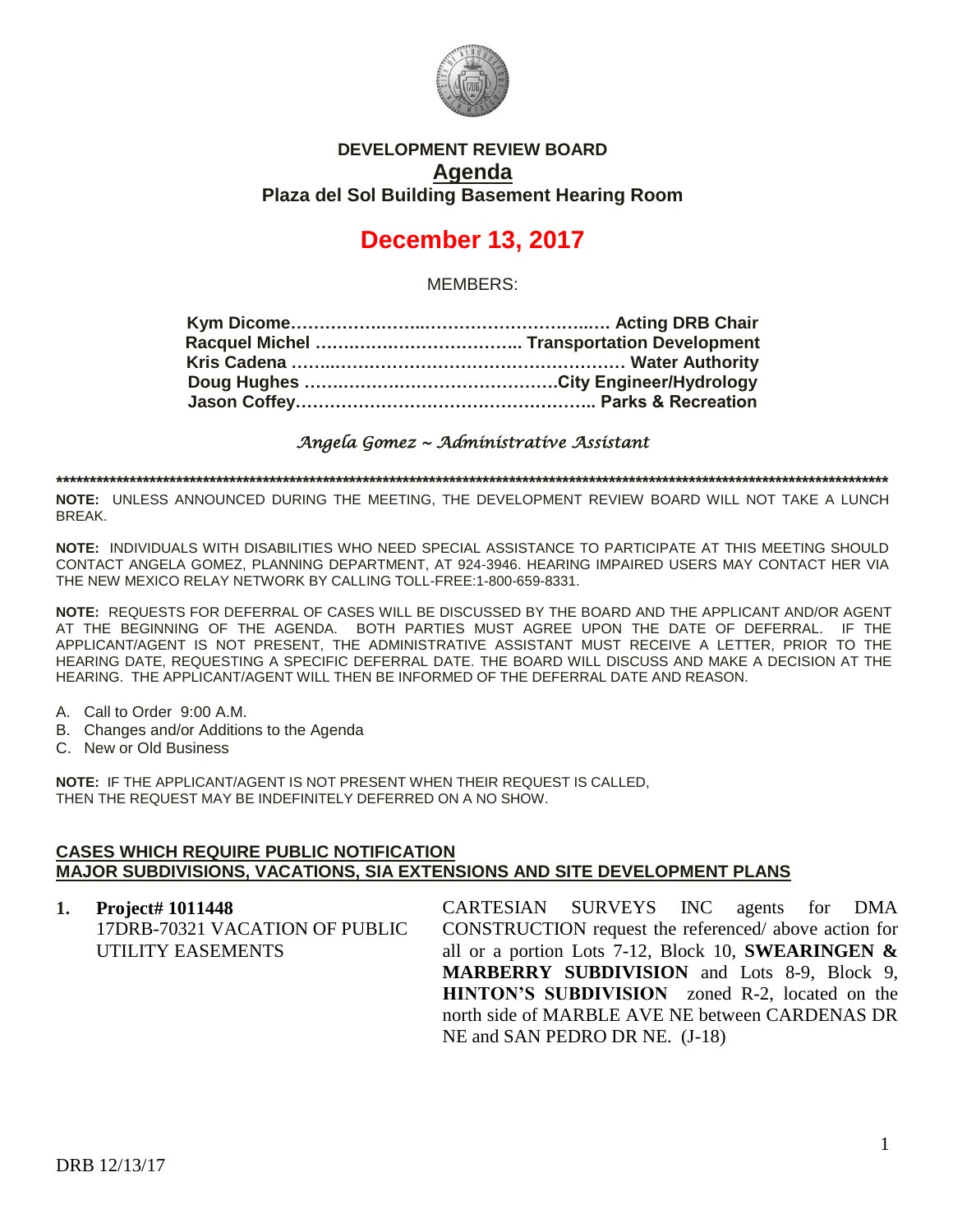**2. Project# 1000032**

17DRB-70277 – SITE DEVELOPMENT PLAN FOR BUILDING PERMIT

4G DEVELOPMENT AND CONSULTING agents for RED SHAMROCK 4 request the referernced/ above action for Lot 6, **COORS PAVILION** zoned SU-3, located on the northeast corner of ST JOSEPH'S DR NW and COORS BLVD NW containing approximately 1 acre. (G-11) *[Deferred from 11/8/17, 11/16/17]*

#### **SITE DEVELOPMENT PLANS (EPC FINAL SIGN-OFF) AMENDED PLANS AND MASTER DEVELOPMENT PLANS (CITY COUNCIL FINAL SIGN-OFF)**

- **3. Project# 1003859** 17DRB-70334 EPC APPROVED SDP FOR SUBDIVISION CONSENSUS PLANNING agent(s) for SILVERLEAF VENTURES, LLC request(s) the above action(s) for all or a portion of Tract(s) 1 AND 2, **NORTH ANDALUCIA AT LA LUZ** zoned SU-1 FOR C-2 (23.3 AC MAX), O-1 (11.7 AC MAX), PRD (20 DU/AC), located on SOUTHEAST CORNER OF COORS BLVD NW AND SAN MATEO RD
- **4. Project# 1004675** 17DRB-70351 EPC APPROVED SDP FOR SUBDIVISION 17DRB-70332 MINOR - PRELIMINARY/ FINAL PLAT APPROVAL

CONSENSUS PLANNING agent(s) for HAJJAR MANAGMENT CO, INC/VISTA REALTY TRUST request(s) the above action(s) for all or a portion of  $Tract(s)$ K1 AND K2, **VISTA DE LA LUZ COMMERCIAL** zoned SU-1 FOR PRD AND ONE RESTAURANT WITH FULL SERVICE LIQUOR, located on SW CORNER OF COORS BLVD NW AND SEVILLA AVE NW containing approximately 2.8 acre(s).  $(F-11)$ 

NW containing approximately 22.51 acre(s). (E-12)

#### **MINOR PLATS, FINAL (MAJOR) PLATS, AMENDED PLATS AND PLANS**

**5. Project# 1000771** 17DRB-70333 MINOR - TEMP DEFR SWDK CONST

RBA ARCHITECTS agent(s) for ALLEN SEGMON REAL ESTATE GROUP, LLC request(s) the above action(s) for all or a portion of Tract(s) C, **COTTONWOOD POINTE** zoned SU-1, located on IRVING BLVD AND EAGLE RANCH RD containing approximately 6.771 acre(s). (B-13)

**6. Project# 1002962** 17DRB-70348 - EASEMENT VACATION SURV-TEK INC agent(s) for RCS-NM HOLDINGS 1, LLC request(s) the above action(s) for all or a portion of  $Tract(s)$ 1, **THE TRAILS UNIT 2 Unit(s) 2,** zoned SU-2 VTRD, located on PASEO DEL NORTE BETWEEN RAINBOW BLVD AND UNIVERSE BLVD (C-9)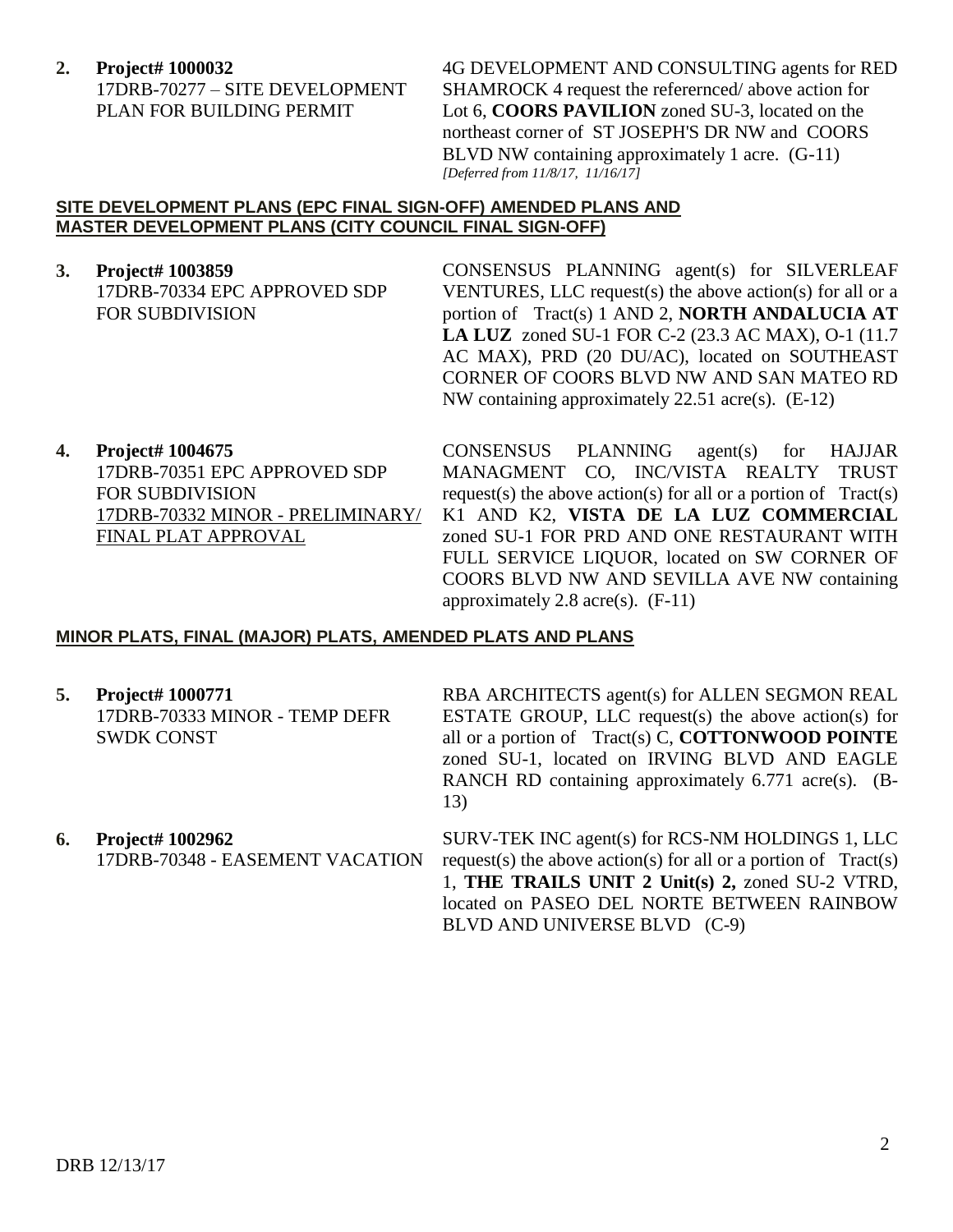**7. Project# 1006864** 17DRB-70335 MAJOR - FINAL PLAT APPROVAL

#### **8. Project# 1007502** 17DRB-70342 MINOR - PRELIMINARY/ FINAL PLAT APPROVAL

#### **9. Project# 1011149**

17DRB-70160 MINOR - PRELIMINARY/ FINAL PLAT APPROVAL 17DRB-70202 MINOR – SIDEWALK WAIVER

#### **10. Project# 1011331**

17DRB-70346 SIDEWALK VARIANCE 17DRB-70347 SIDEWALK VARIANCE 17DRB-70304 MINOR - PRELIMINARY/ FINAL PLAT APPROVAL

## **11. Project# 1011364** 17DRB-70344 MINOR - PRELIMINARY/

FINAL PLAT APPROVAL 17DRB-70345 SIDEWALK WAIVER

#### **12. Project# 1011460**

17DRB-70337 MINOR - PRELIMINARY/ FINAL PLAT APPROVAL

BOHANNAN HUSTON INC agent(s) for PULTE DEVELOPMENT OF NEW MEXICO request(s) the above  $action(s)$  for all or a portion of Tract(s) TRACT M-1 AND TRACT N-2-A-1 OF DEL WEBB @ MIERHAVEN, UNIT 2A, **WATERSHED SBD** zoned SU-2 FOR PDA, located on TIERRA PINTADA BETWEEN MIREHAVEN PARKWAY AND WESTCREEK PL containing approximately  $35.89$  acre(s).  $(H-8)$ 

MARK GOODWIN AND ASSOCIATES, P.A. agent(s) for TACO CABANA OF EL PASO INC request(s) the above  $action(s)$  for all or a portion of Tract(s) M-1-M-B-2, **TACO CABANA COTTONWOOD** zoned SU-1, located on 7 BAR LOOP BETWEEN COORS BLVD AND COTTONWOOD DR containing approximately .998  $\text{acre}(s)$ . (B-13)

ARCH + PLAN LAND USE CONSULTANTS agent(s) for JIMMIE & DEBORAH MCDONALD request(s) the above  $action(s)$  for all or a portion of Tract(s) 133-A-1-A-1-A-2, zoned R-1, located on VALLE DEL SOL RD NW BETWEEN REGINA CIR AND ARENAL CANAL containing approximately 1.0014 acre(s). (J-11) *[Deferred from 6/21/17, 6/28/17, 7/26/17, 8/2/17]*

ARCH + PLAN LAND USE CONSULTANTS agent(s) for JASON FILE request(s) the above action(s) for all or a portion of Lot(s) 1-A & 1-B, **ALVARADO GARDENS Unit(s) 1,** zoned RT/RA-2, located on 2311 & 2315 MATTHEW AVE NW containing approximately .6 acre(s).  $(G-13)$ 

ARCH & PLAN LAND USE CONSULTANTS agent(s) for ALEJANDRO MARRUFO request(s) the above action(s) for all or a portion of Lot(s) 270A1A & 270A1B, zoned SU-2/LO RA-2, located on MONTOYA ST NW BETWEEN SARITA AVE NW AND FLORAL RD NW containing approximately .225 acre(s). (H-12)

WAYJOHN SURVEYING INC agent(s) for B&B MERRITT REAL ESTATE request(s) the above action(s) for all or a portion of Lot(s) A & B, Block(s) 6, Tract(s) 32-A-1-B, 32-A-2-B, 32-B, **NJ SANCHEZ ADDITION** zoned SU-2, located on BRIDGE BLVD SW BETWEEN 8TH ST SW AND SUNSET RD SW containing approximately  $1.62$  acre(s).  $(L-14)$